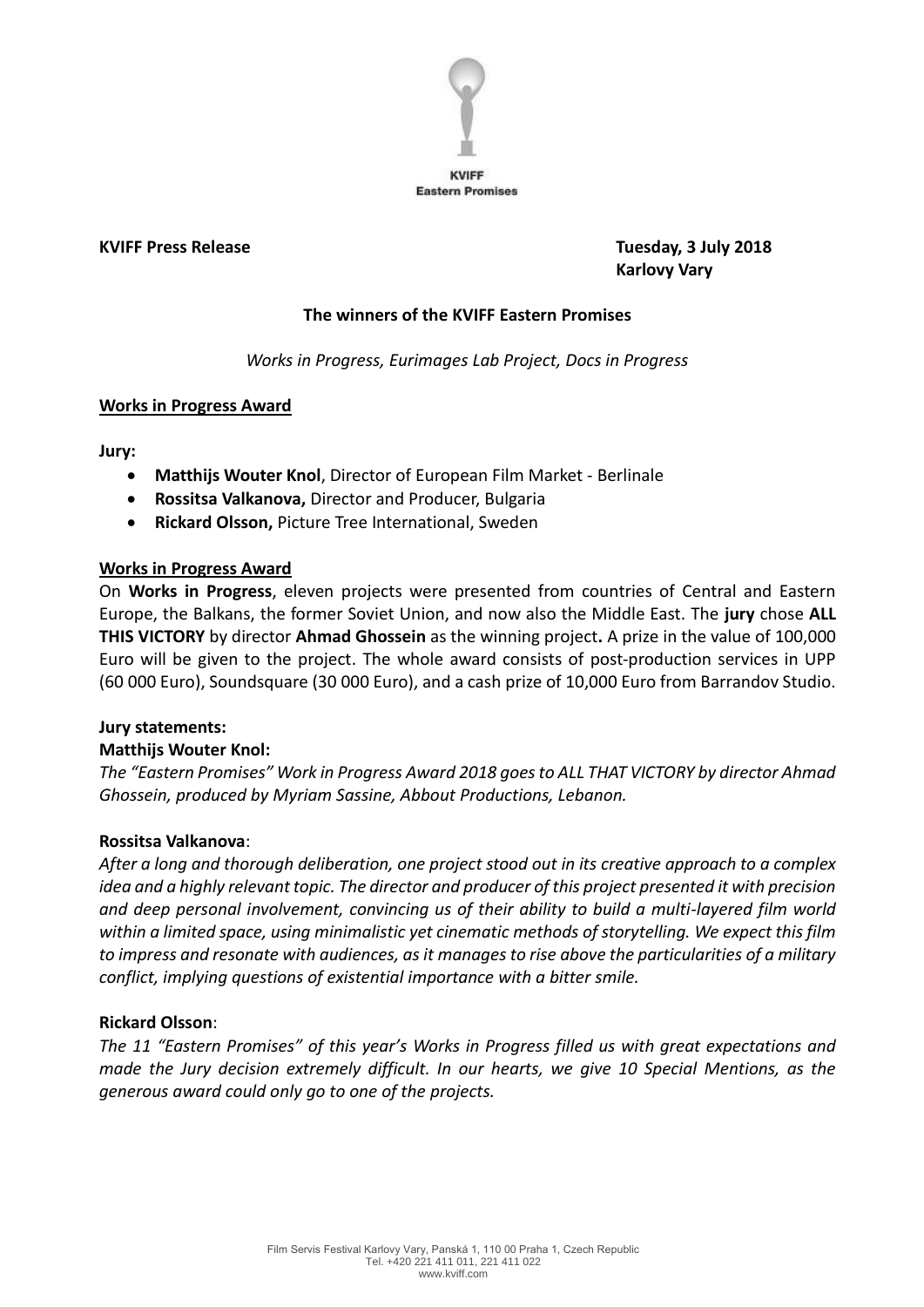

#### Karlovy Vary International Film Festival

## **Eurimages Lab Project Award**

**Jury**

- **David Kořínek,** Director, Co-founder of Supermedia Studio at the Czech Academy of Arts, Architecture and Design
- **Dorien van de Pas,** Netherlands Film Fund
- **Christoph Terhechte,** Artistic Director of Marrakesh International Film Festival

The **Eurimages Lab Project** prize went to the winning project **NORMAL** by director **Adele Tulli**. KVIFF is the first of four international film festivals in Europe to be awarding the Eurimage prize. KVIFF has selected projects for the Eurimage prize that surpass traditional film methods and are based on international cooperation. The prize was awarded in the value of 50,000 Euro.

## **Jury statement**

*The jury thinks this was the most convincing pitch and the images correspond perfectly with the introduction. All three clips were very strong and together they are part of a visual journey through gender norms in contemporary Italy.*

## **Docs in Progress Award**

**Jury:**

- **Tanja Georgieva**, CEO and Producer at Elemag Pictures
- **Noemi Schory, Independent** Producer and Director, founder of the Documentary Filmmakers Forum, Israel
- **Shane Smith,** Director of Programming at HotDocs, Canada

The **Docs in Progress** prize went to the winning project **THE PROJECTIONIST**. For this section, projects are chosen from Central and Eastern Europe, the Balkans, the former Soviet Union, and the Middle East. The winning film received a **cash prize in the amount of 5,000 Euro.** 

## **A Special Mention was awarded to the Polish project Little Poland.**

## **Jury statement**

*First of all, we saw very different and interesting projects and our judgement is based only on the presentation and what we saw today. We would first like to acknowledge the project "Little Poland" with a Special Mention for its humor and humanity.*

*The 5,000 Euro cash award goes to a documentary that takes us on a journey with a very special and charismatic protagonist. This film reminds us of what stands at the heart of documentary filmmaking – people. "The Projectionist".*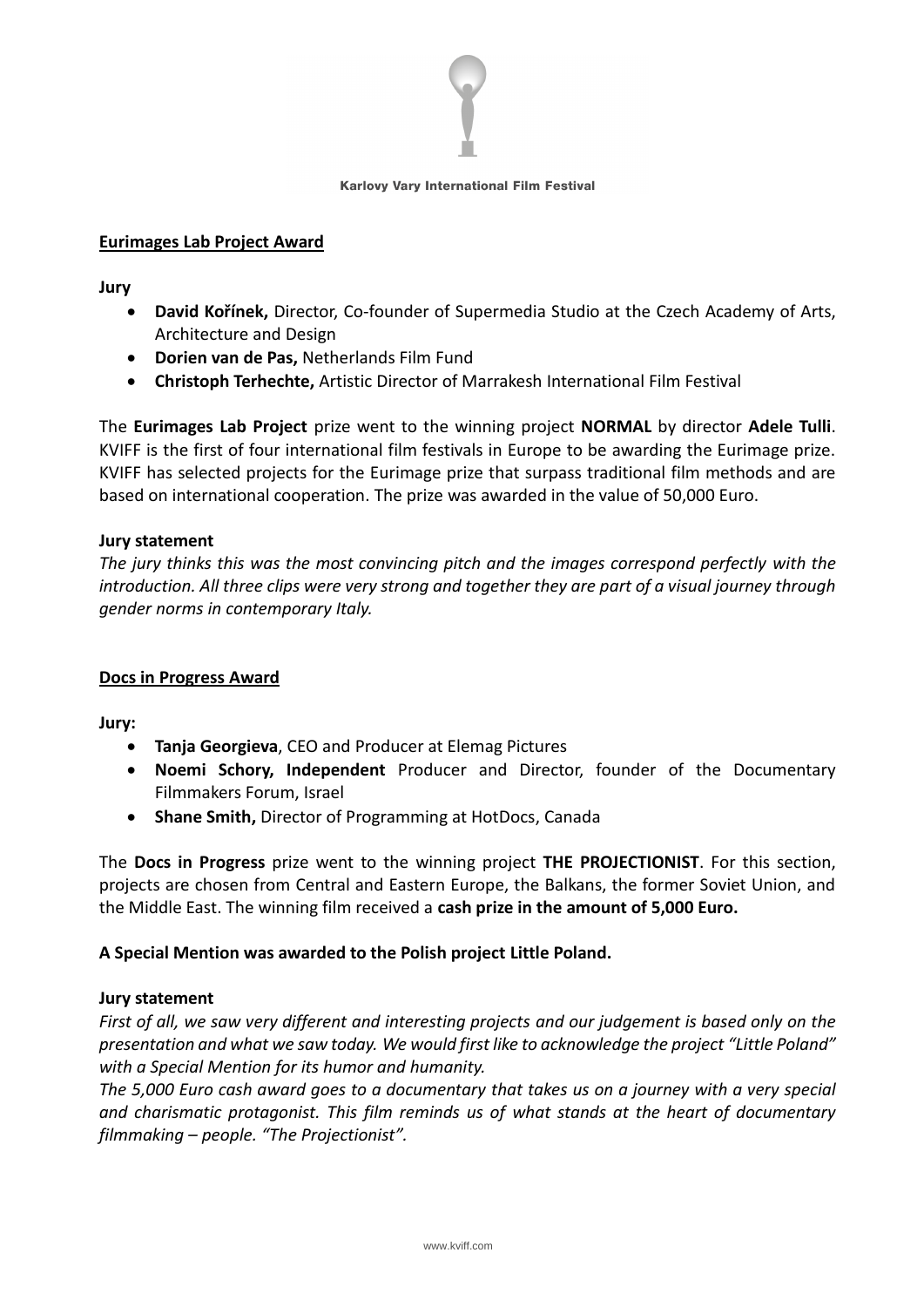

#### Karlovy Vary International Film Festival

More information:

# **ALL THIS VICTORY 90 min, Lebanon, France, Germany**

Directed by: Ahmad Ghossein Scriptwriter: Ahmad Ghossein, Abla Khoury, Syllas Tzoumerkas Producer: Georges Schoucair, Myriam Sassine, Marie-Pierre Macia, Claire Gadéa, Fabian Massah Camera: Shadi Chaaban Music: Charbel Haber Cast: Karam Ghossein, Adel Chahine, Boutros Rouhana, Issam Bou Khaled, Sahar Minkara Karame, Flavia Juska Bechara, Eli El Choufani, Charles Hbailiny Language: Arabic Website: www.abboutproductions.com/filmInternalAbbout?id=4022 Genre: fiction Release date: 07/03/2019

## **Synopsis:**

Lebanon, July 2006. War is raging between Hezbollah and Israel. During a 24-hour ceasefire, Marwan heads out in search of his father, who has refused to leave his Southern village, leaving his wife Rana alone to prepare their immigration to Canada. Marwan finds no traces of his father and the ceasefire is quickly broken, forcing him to take shelter in the house of Najib, his father's friend. Marwan finds himself trapped under a hail of bombs with Najib and a group of elders, who are friends of his father. Tension rises inside and outside of the house. Suddenly, a group of Israeli soldiers enter the first floor. The next three days sees the situation spiral out of control.

## **NORMAL**

70 min, Italy, Sweden

Directed by: Adele Tulli Scriptwriter: Adele Tulli Producer: Valeria Adilardi, Laura Romano, Luca Ricciardi Camera: Clarissa Cappellani, Francesca Zonars Music: Andrea Koch Language: Italian Genre: creative documentary Release date: 01/10/2018 What's missing: final editing, sound post-production, color grading, international promotion, production financing gap